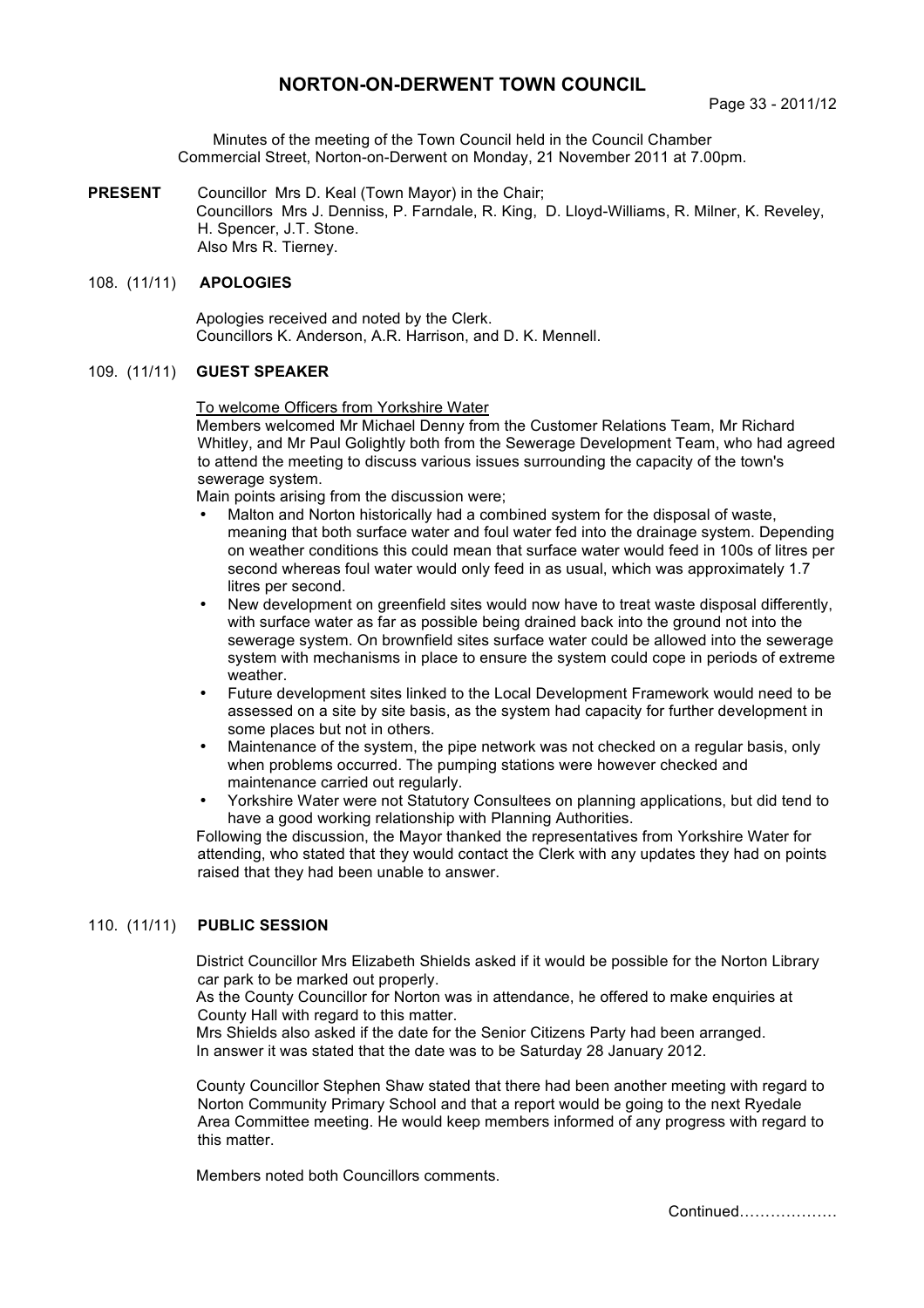### 111. (11/11) **DECLARATIONS OF INTEREST**

No declarations of interest received.

#### 112. (10/11) **CONFIRMATION OF MINUTES**

 RESOLVED that the Minutes of the Town Council meeting held on Monday, 17 October 2011 (Minutes 092 to 107 inclusive) be confirmed and signed by the Chairman.

#### 113. (11/11) **MATTERS ARISING FROM MINUTES 092 TO 107 INCLUSIVE**

(a) Minute 097(a) Prohibition of Heavy Vehicles Bazley,s Lane. Councillor Spencer asked as both the County Councillor for Norton and one of the District Councillors for Norton were in attendance, did they support the prohibition of heavy vehicles on Bazley's Lane. Both Councillors agreed that they did support the prohibition.

### 114. (11/11) **FINANCIAL MATTERS**

- (a) Accounts paid and for payment The Clerk reported that accounts nos. 120 to 131 inclusive, amounting to £5095.87, had been paid since the last meeting of the Council. RESOLVED that accounts nos. 132 to 137 inclusive, amounting to £5441.26 be paid. Cheques were drawn and signed accordingly.
- (b) Financial report The Clerk's financial report for the period 01.10.11 to 31.10.11 was received.
- (c) Budgetary monitoring The Clerk's report for the period ending 31 October 2011 was received.
- (d) Contribution to Ryedale Cameras in Action Members received a request for the contribution for the year 2011/12. Concerns were raised as to the future funding of the Cameras, with rumours that the District Council were looking for budget savings, the Cameras being one of them. RESOLVED to defer making any payment until clarification was received as to funding of the Cameras for the ongoing future. The Clerk to write with an urgent request for clarification.

#### 115. (11/11) **PLANNING MATTERS**

The following application had been consulted upon and the recommendation of Councillors had been forwarded to Ryedale District Council.

- 11/01044/HOUSE Erection of attached single garage following demolition of existing attached garage. 86 Welham Road, Norton. For Mr & Mrs B Law. AGREED Recommend Approval.
	- (a) Planning applications referred to the Town Council by Ryedale District Council, for comment and/or recommendation were dealt with as follows: -
- 11/01067/HOUSE Installation of array of 15no. solar photovoltaic panels to south facing roof space. Flat A 57 Commercial Street, Norton. For Mr Malcolm A Hadfield. RESOLVED Recommend Approval.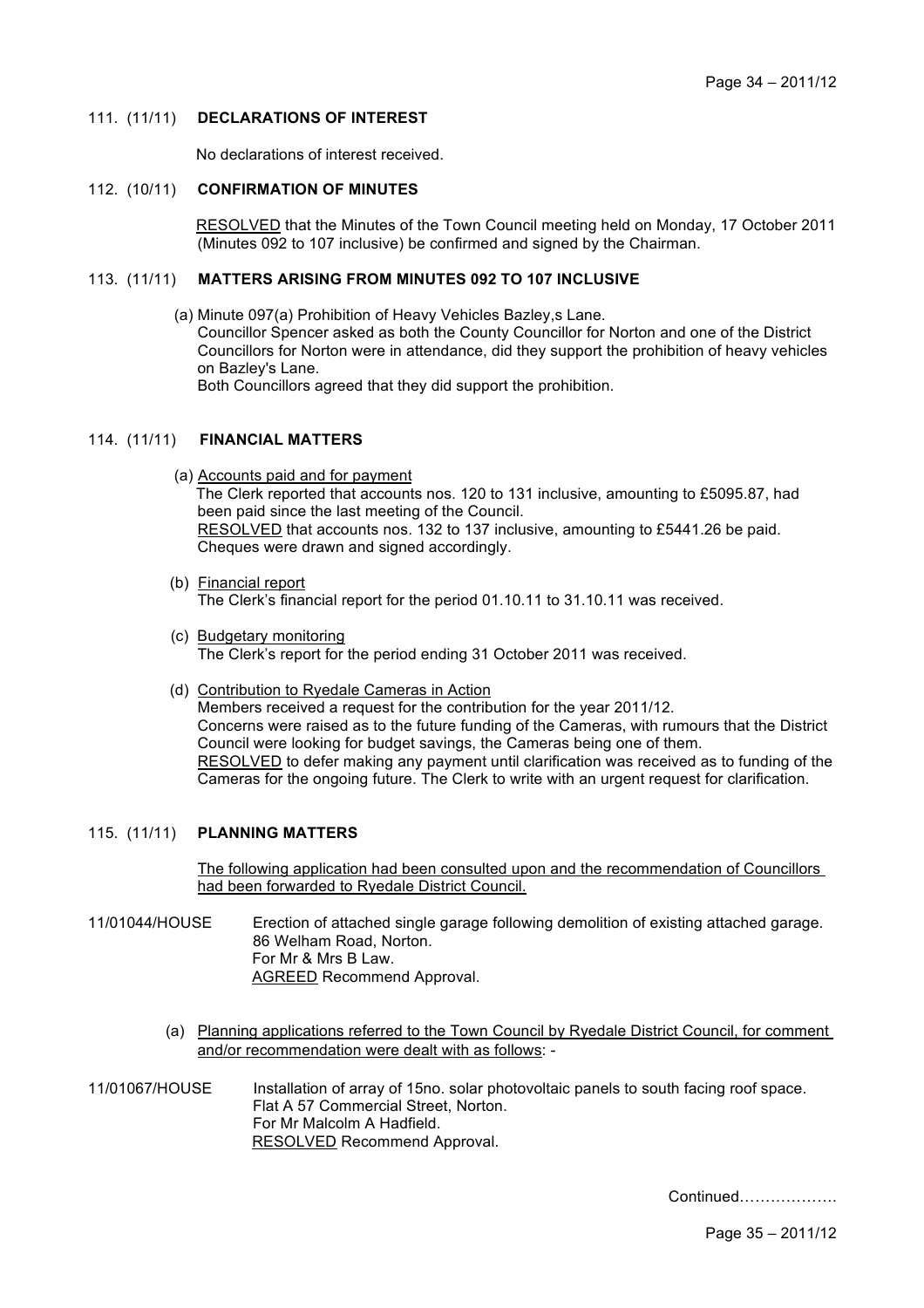## 115. (11/11) **PLANNING MATTERS** (continued)

| 11/00981/LBC | Installation of array of 11no. solar photovoltaic panels to south elevation roof slope. |
|--------------|-----------------------------------------------------------------------------------------|
|              | 16 Langton Road, Norton.<br>For Mr Gary Whitehead.                                      |
|              | RESOLVED Recommend Approval.                                                            |

11/01122/FUL Erection of replacement three bedroom dwelling with linked double garage/workshop, roof terrace, walled garden, detached stable block with store/tractor shed and associated landscaping. Nab Wold Menethorpe Lane, Malton. For Mr & Mrs Bendelow. RESOLVED Recommend Approval.

- 11/01129/HOUSE Erection of two storey rear extension following demolition of existing single storey extension. 21 St Peter's Crescent, Norton. For Mr & Mrs T. Sykes RESOLVED Recommend Approval.
- 11/01143/FUL Erection of 1no. two bedroom semi-detached dwelling and 1no. three bedroom semidetached dwelling with associated vehicular access, parking and amenity areas following demolition of existing dwelling. 12 Plum Street, Norton. For ANM UK Ltd. RESOLVED Recommend Approval

11/01086/EXTM Extension of time limit for implementation of approval 08/00638/MFUL dated 26.03.2009 for erection of 16no. industrial units (Use Class B1 & B2) and 21no. office units together with associated parking and formation of vehicular access together with controlled on-site surface water drainage system into Priorpot Beck. Land In OS Field 4480 Westfield Way Norton. For Halegrove Malton Ltd. RESOLVED Recommend that the developers are asked to submit a full application, as possible proposals put forward for development in that area have created a change to the environment since this application was first granted permission.

(b) Planning decisions notified by Ryedale District Council:

#### Approved

| 11/00276/FUL   | Installation of wall mounted extraction flue (retrospective application)<br>39 - 41 Commercial Street, Norton.       |
|----------------|----------------------------------------------------------------------------------------------------------------------|
| 11/00909/HOUSE | Erection of replacement conservatory to the rear elevation.<br>94 Langley Drive, Norton.                             |
| 11/00928/FUL   | Erection of a three-bedroom detached dwelling with detached double garage.<br>Land Adjacent to 59 Park Road, Norton. |
| Refused        |                                                                                                                      |
| 11/00860/ADV   | Display of 1no. Externally illuminated single sided logo sign mounted on freestanding<br>brick upright.              |
|                | Lidl Foodstore, 4A Welham Road, Norton.                                                                              |
|                | (c) Proposed Plans for Dewhirst Site, Welham Road                                                                    |

Members received a copy of the proposed plans which included for three number retail units and a Children's Nursery from a separate entrance. Members had concerns with both the entrance to the retail units and to the Nursery and asked if it was possible for the developer to look at both to see if they could be improved, otherwise they welcomed the proposal.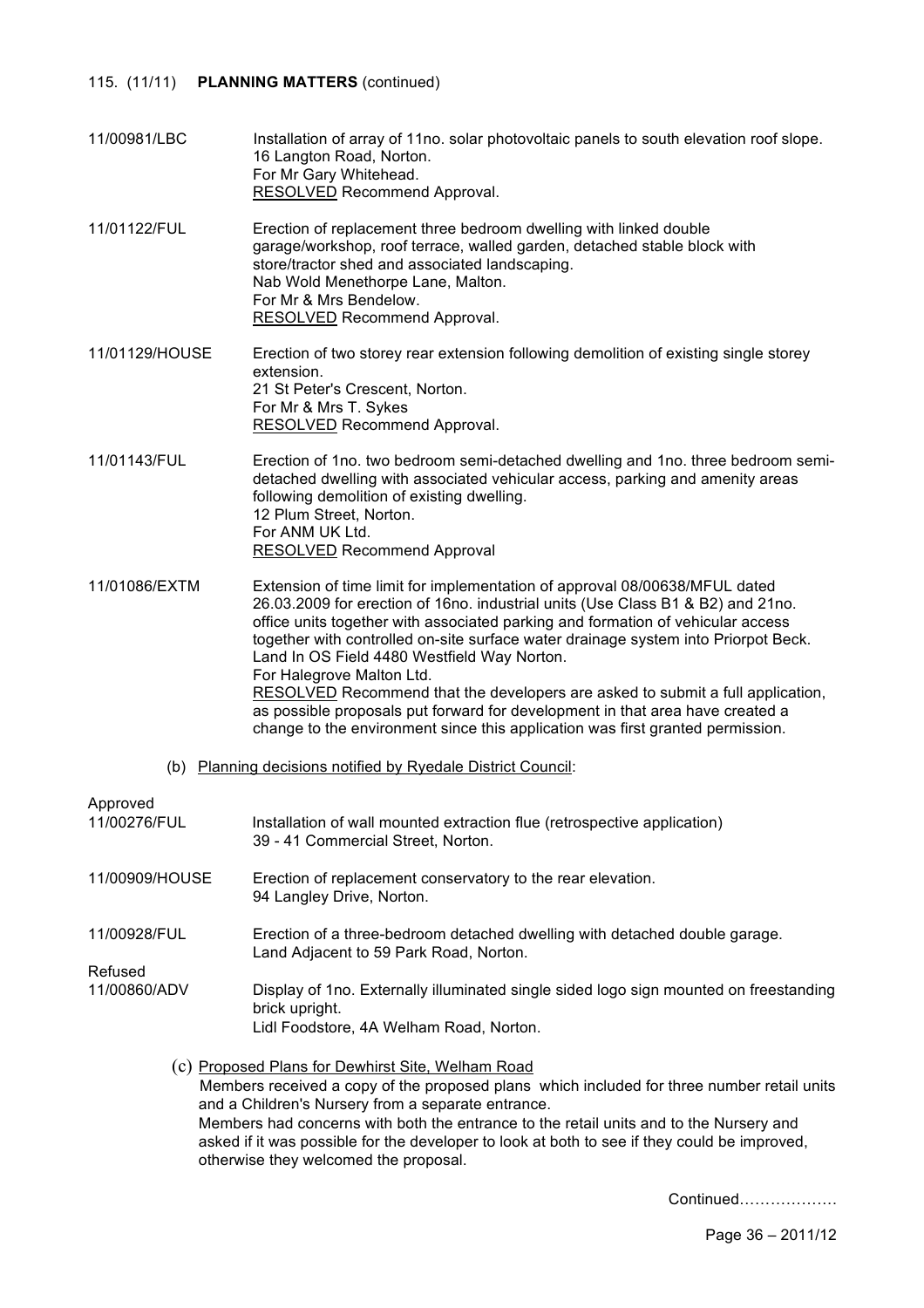## 115. (11/11) **PLANNING MATTERS** (continued)

 (d) Malton Town Council - Applications for Wentworth Street Car Park & The Livestock Market Members received copies of the responses to the two applications above, sent from Malton Town Council to Ryedale District Council, and which Malton Town Council asked that Norton consider formally endorsing the same.

Following debate the vote was taken the result being;

- 7 votes for endorsing
- 2 votes against endorsing, those being Councillor Mrs Keal (Mayor) and Councillor Spencer.

RESOLVED that Norton on Derwent Town Council support Malton Town Council and endorse their response to the planning applications for both Wentworth Street Car Park and the Livestock Market.

## 116. (11/11) **NORTH YORKSHIRE COUNTY COUNCIL - GRASS VERGE CUTTING**

 Members received a report informing them that the tendering process for the Grass Verge Cutting Contract was under way. The contract would run for the three years 2012 to 2014 inclusive.

The report also outlined the uprated cost for the final year of the present contract which allowed for a price rise in line with the rise in the Retail Price Index between April 2009 and March 2011. This would result in the cost for this the final year being £6524.88 plus V.A.T. Noted by members.

## 117. (11/11) **RYEDALE DISTRICT COUNCIL - DRAFT AIR QUALITY ACTION PLAN CONSULTATION**

 Members debated the points raised in the Action Plan Consultation document, with the resulting report ( Appended 1 to the Minutes) being forwarded to Ryedale District Council for consideration when formulating the plan.

## 118. (11/11) **CORRESPONDENCE**

 (a) Malton, Norton & District Road Safety Committee - Minutes of the meeting held on Wednesday 19 October 2011, and a letter informing members that the committee was being suspended for a period of 12 months in order that a new secretary might be found. Copy available in the office. For information.

Members asked that the Clerk write to the retiring secretary Mr Cyril Shreeve, thanking him for his dedicated service to the committee over the years. Noted.

 (b) Ryedale Cameras in Action - Minutes of the meeting held on Wednesday 19 October 2011. Copy available in the office. For information. Noted.

- (c) York & North Yorkshire Playing Fields Association letter informing members that the Association was carrying out an appraisal of its activities and enclosing a list of recommendations for members to consider. It was agreed that the Clerk write informing the Association that the Council approve all the recommendations listed.
- (d) Yorkshire Local Councils Associations Newsletter White Rose Update. For Information. In response to an article within the newsletter the Clerk was asked to obtain details of the 'Beacons' being organised for the Queen's Diamond Jubilee next year. Noted.

## 119. (11/11) **CLERK'S REPORT**

(a) Parish Liaison Meeting

 The Clerk reported back from the Parish Liaison meeting held at Ryedale House, where the main topic had been centred on the New Homes Bonus Scheme. Members received a list of the towns and parishes that had been responsible for earning the money by having new development within their boundaries. The list also detailed a proposal that each of those parishes should receive 50% of the total raised for the development they had had. Norton's 50% amounted to £15,237.56.

Members agreed with this proposal, although Ryedale District Council had yet to make a final decision.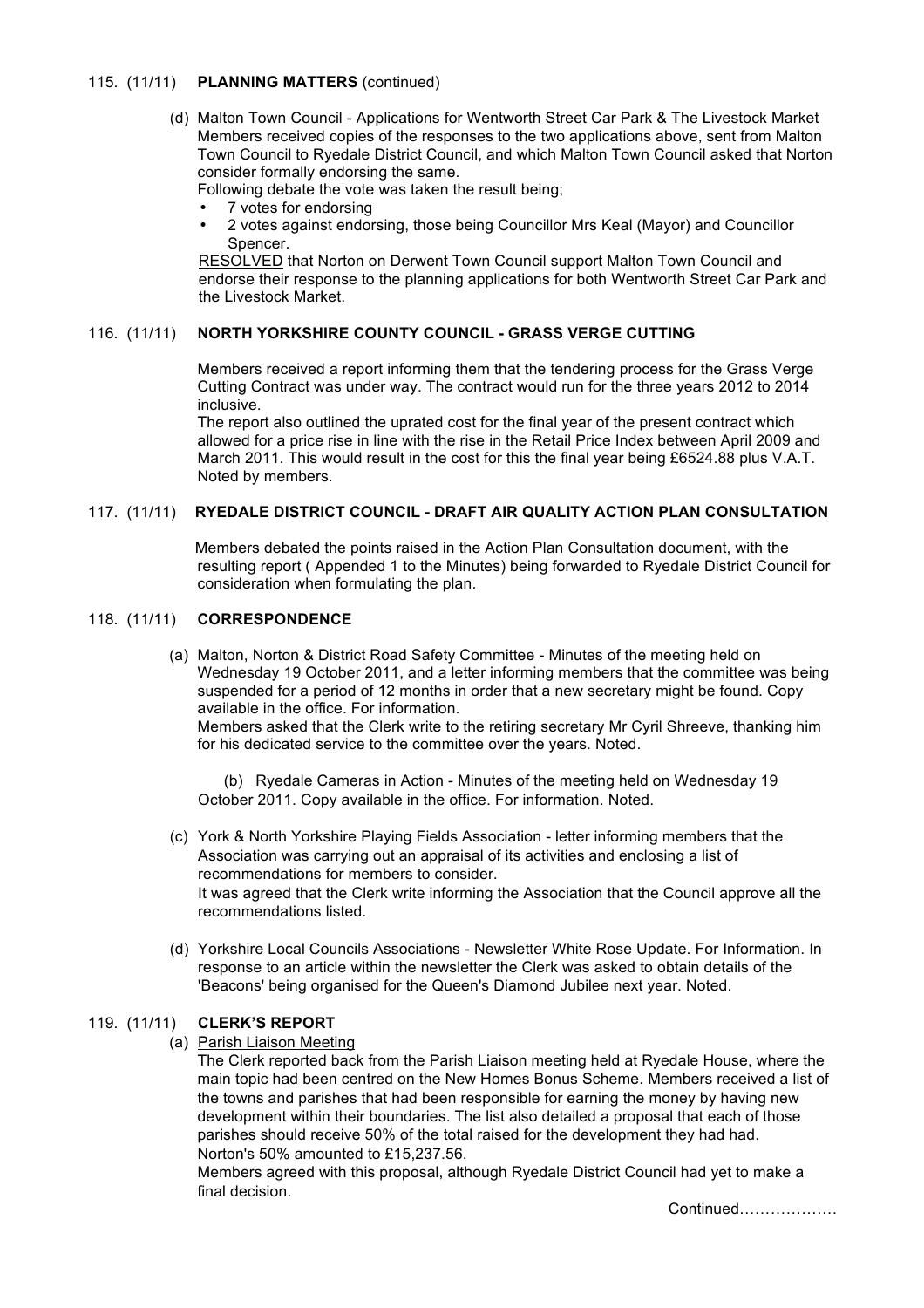#### 119. (11/11) **CLERK'S REPORT** (continued)

## (b) Footpaths Winter Maintenance

Members received a winter maintenance schedule from Ryedale District Council, detailing the footpaths to be gritted as priority 1 under instruction from North Yorkshire County Council. As there was some confusion as to whether the County Council would instruct Ryedale to grit when there was severe frost but not snow, the Clerk was asked to seek urgent clarification on this matter.

## (c) Localism Bill

The Clerk reported that the Localism Bill had now received Royal Assent and that it was expected that many of the measures contained within the act would be in place by April 2012. Noted.

## 120. (11/11) **TOWN MAYOR/CHAIRMANS REPORT**

- (a) The Mayor reported on her attendance at:
	- Norton College.

The Festival of Remembrance at

- The Remembrance Parade to the
- War Memorial, the Mayor thanked Councillors Anderson and Stone for laying wreaths at Old Malton Rectory and St Peter's Church Norton respectively.
- The Link meeting. • The Mayor's own Civic Service

held at St Peter's Church Norton.

### (b) Diamond Jubilee Commemoration The Mayor reported that a member of the public had proposed that a clock for the town would be a fitting tribute. As there had been a clock in the vicinity of the Buckrose at one time it was agreed that the Mayor make enquiries as to the possibility of having it restored.

## 121. (11/11) **REPORTS OF REPRESENTATIVES ON OTHER ORGANISATIONS**

No reports received.

## 122. (11/11) **MEMBERS' QUESTIONS**

- (a) Councillor Stone congratulated the Mayor on her Civic Service, which had been well received.
- (b) Councillor Mrs Denniss noted the Festival of Remembrance and congratulated the Kirkham Henry Choir on their performance.
- (c) Councillor King noted that he had been speaking to Sue Dent from the Horse Racing industry, who were looking to work closely with the community and were to re-start the Stables Open Day, as well as getting up and running 'The House That Jack Built' a rehabilitation unit for injured and retired jockeys.

Councillor King also asked if it was the correct way to consider planning applications when the need arose, to ask Councillors individually for their opinion. Agreed to agenda this item, to look at perhaps forming a committee.